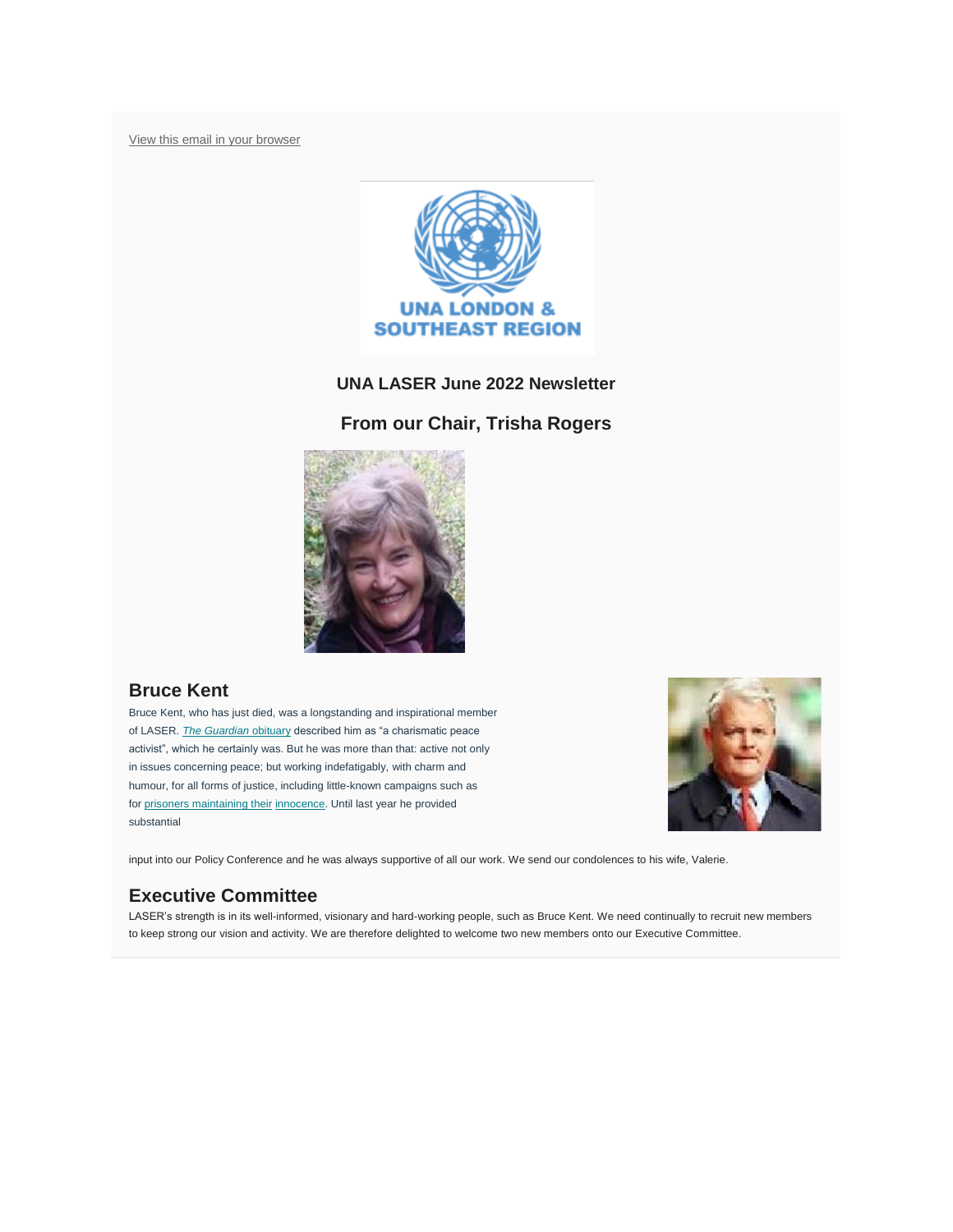

Gillian Dare is a former diplomat who has worked on issues involving Sub-Saharan Africa and the Middle East, as well as Europe. She is now working with UNA Westminster, as well as UNA Wandsworth. Titilayo Odukale has focussed on legal issues, as well as helping with the LASER UN75 *Building a More Secure World* Festival.

### **Branches**

Please ensure that your branch details are correct [on our website.](https://unalaser.org/branches) In consultation with branches, we have published some ideas for branch [organisation and activities](https://unalaser.org/wp-content/uploads/2021/02/Branch-Ideas.pdf) which illustrate how varied branches can be, while still being effective. Please [get in touch](mailto:contact@unalaser.org) if your branch details need to be changed or if you would like to discuss other types of support, such as in forming a new branch.

#### **Newsletters**

Many thanks to Suheil Shahryar, for mailing out this Newsletter. The deadline for announcements for the next Newsletter to [reach me](mailto:contact@unalaser.org) is **16th August.** It is helpful if you can send the information for events in the same format as the events below. We are not able to include large amounts of biographical and background detail, but can link to these on other websites, so do include links, but not long announcements.

## **Policies and Campaigns**

### **Policy Conference**

We continue to follow up the [resolutions agreed at our Policy Conference.](https://unalaser.org/our-current-resolutions) Do - as branches and as individual members - forward any (or all) resolutions to your MPs, who can bring them to the more immediate attention of Ministers. Please [let us know](mailto:webster.home@btinternet.com) if you get any replies of substance.

## **Campaign on Nationality and Borders Act**

The government has now started to apply *The Nationality and Borders Act* which came into law in April. [On our website,](https://unalaser.org/the-uk-must-protect-human-lives-as-the-nationality-and-borders-act-comes-into-force) Valeria Minisini, our Campaigns Officer, explains the implications of the Act and reminds us that there are still several ways in which we can help protect the rights of refugees and asylum seekers wishing to enter the UK. The measures outlined in the Act are gradually being put into force (with the European Court of Human Rights giving a judgement to ensure adequate time for judicial review processes before anyone is removed to Rwanda), but much of the detail remains unclear. Do follow up [the suggestions](https://unalaser.org/the-uk-must-protect-human-lives-as-the-nationality-and-borders-act-comes-into-force) for writing to our MPs and supporting organisations working with asylum seekers.

# **COP26 Follow-Up**

According to the Climate Coalition (of which LASER is a member) the impacts of climate change are getting worse and hitting those least responsible the hardest. The UK continues to be President of the COP until the autumn. Do [write to your MP](https://www.theclimatecoalition.org/show-the-love/green-heart-mp-action?utm_term=0_5d9d4008a3-f6bbf2f448-44278650) to stress that it is important that we keep up the momentum, following COP26. You might also like to approach some local schools to [sign up](https://www.justonetree.life/schools-sustainability.html) to take part in the *Just One Tree* campaign. Just One Tree, a member of The Climate Coalition, is organising a national non-uniform day in schools **on 14 October** to reduce climate anxiety, prevent deforestation and raise awareness of climate action. Each £1 donation to take part in the non-uniform day plants one tree in countries where they will make the biggest difference.

## **Forthcoming Events**

## **LASER Summer Council**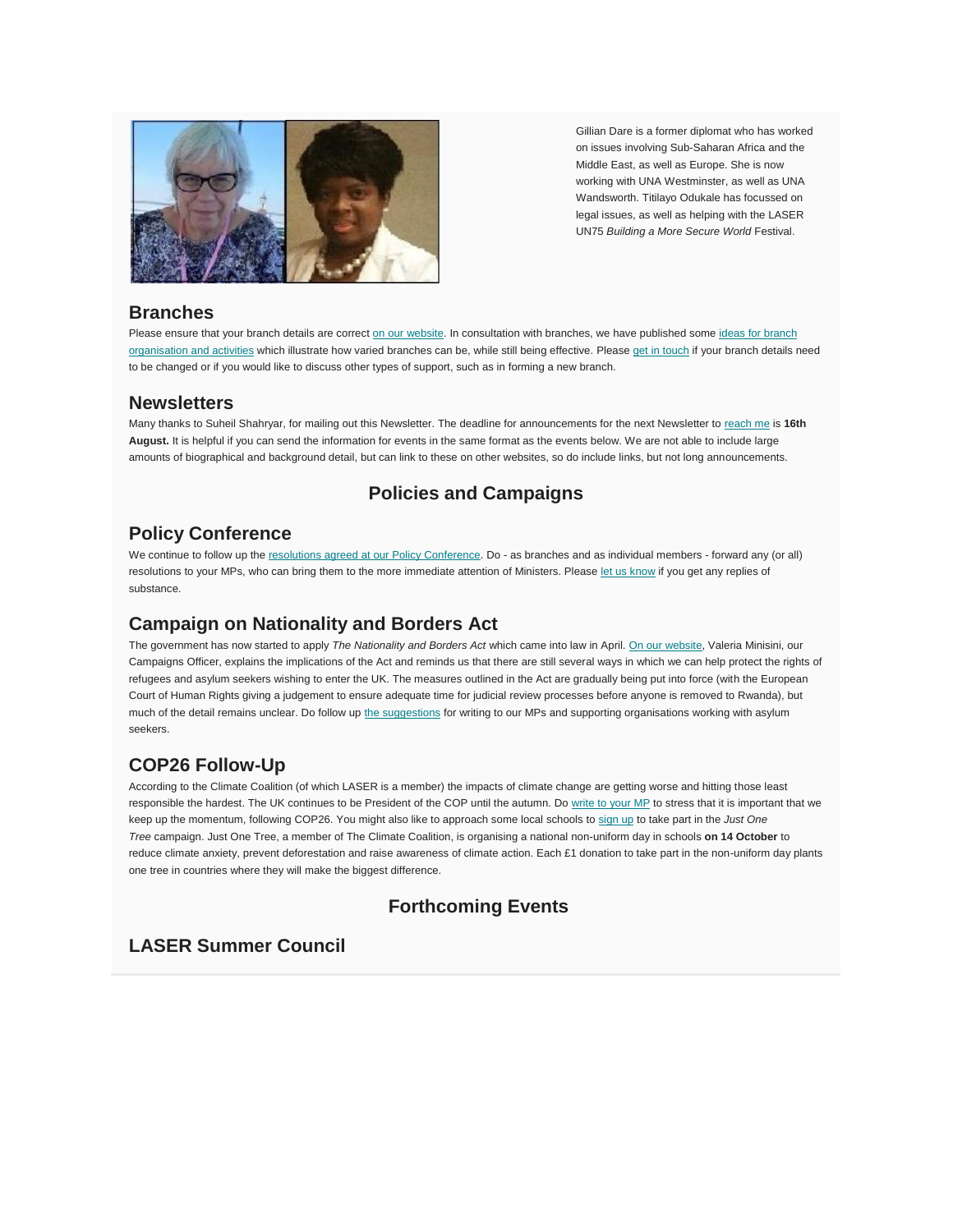

We very much hope to see you at our Summer Council - on **Climate Change** - being organised by UNA Harpenden. Attendance is free; lunch (including vegetarian) will be available for £7. The formal meeting starts at 11:00. The programme is [here.](https://unalaser.org/una-laser-2022-summer-council-programme)

We hope that many will take part **in-person**; the venue is close to Harpenden train station, which is an easy ride from St Pancras International (we suggest the 9:36 or 9:51 train). For those of you who can"t come in-person, it will be possible to join by **Zoom**. Either way, please register [here](https://una-laser-climate-change.eventbrite.co.uk/) or email [here,](mailto:una.harpenden@gmail.com) including requesting lunch.

### **Harpenden UNA**

On **June 25th, at 10:30** Harpenden UNA will hold the last of their series of free public meetings on *Ukraine and Geopolitics.* This meeting will be an in-person discussion group at the Salvation Army Hall in Harpenden. Numbers are limited; for registrations, please use [this link.](https://ukraine-geopolitics.eventbrite.co.uk/)

### **Streatham & Clapham UNA**



On **June 25th** at **14:00**, Streatham & Clapham UNA will host a zoom meeting on *The International Year of Sustainable Mountain Development & the Indigenous People of the Western Ghats*. As well as outlining the purpose of the International Year, we hope to be joined live from South India by a number of those living in the Western Ghats mountain range. We will share & discuss several short video clips about the life, education and economic activities of the local

indigenous people and their role in protecting the mountains and forests. Please register to join [here.](https://us02web.zoom.us/meeting/register/tZwucOiprzgrHNNtX-K2w4sDAxGhIJl4kwWO)

## **Westminster UNA**

On **17 July,** UNA Westminster invites us to *Walk the Mandela Mile* (between the statues of Mandela at the Royal Festival Hall and in Parliament Square) and then to join the **UN Green Party**, at United Nations Green. The party will run from **13:00 - 17:00**. Further details are [here.](https://www.eventbrite.co.uk/e/walk-the-mandela-mile-just-you-and-nelson-here-in-central-london-tickets-367491556137)

On **9-16 October** UNA Westminster would like indications of interest in joining a **Study Tour to Vienna** to visit several important UN agencies and programmes as well as the OSCE. This builds on a very successful similar tour they ran a few years ago. Further information and an opportunity to register is [here.](https://www.eventbrite.co.uk/e/study-visit-to-the-united-nations-in-vienna-tickets-365619215917)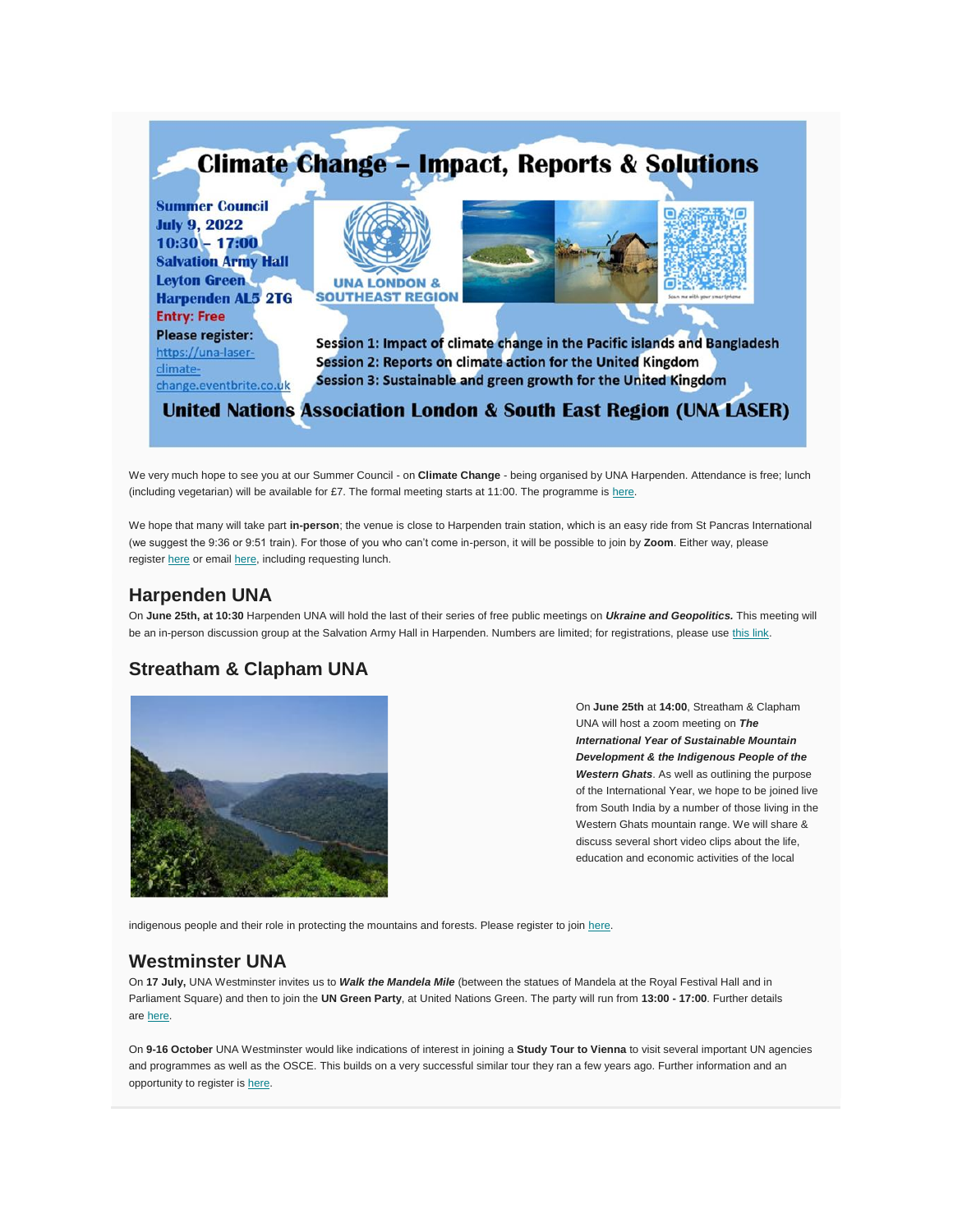### **Westminster Climate Solutions Fair**

The Climate Coalition (of which LASER is a member) is joining with the National Trust and others to organise the Westminster Climate Solutions Fair, focusing on *Climate, Nature and People*, in Parliament, on **6th July, 17:00-19:00**. For further information, see [here](https://docs.google.com/document/d/1P4EoJQGuubCkDFdoT0aQqhqNxrrfFt7qSUuxmJRho7A/edit) or contact [the](mailto:joel.silver@nationaltrust.org.uk)  [organiser.](mailto:joel.silver@nationaltrust.org.uk)

## **Report**

### **The Blue Planet @ Eastbourne: A Brief Report by Rodney Mantle**



Which was more packed: the Agenda or the Conference Suite at Eastbourne"s Lansdowne Hotel on 21 May 2022?

Keeping strictly to time, the five speakers covered a very wide variety of topics local, national and international, on the theme: "How are we progressing towards healing our Planet?"

Not surprisingly, a predominant topic was sea life. The MP for Eastbourne and Willingdon, Caroline Ansell, opened the proceedings; Jill Shacklock, a local environmental activist, used a quiz to raise awareness of a bottle refill campaign in the area.

Gonzalo Alvarez then introduced a talk on Marine Protected Areas by local marine biologist Alice Tebb (representing the *Marine Conservation Society*).

Local businessman Jake Beale, a veteran of numerous "Beach Cleans," passionately advocated paper-free offices, using his own company as a model.